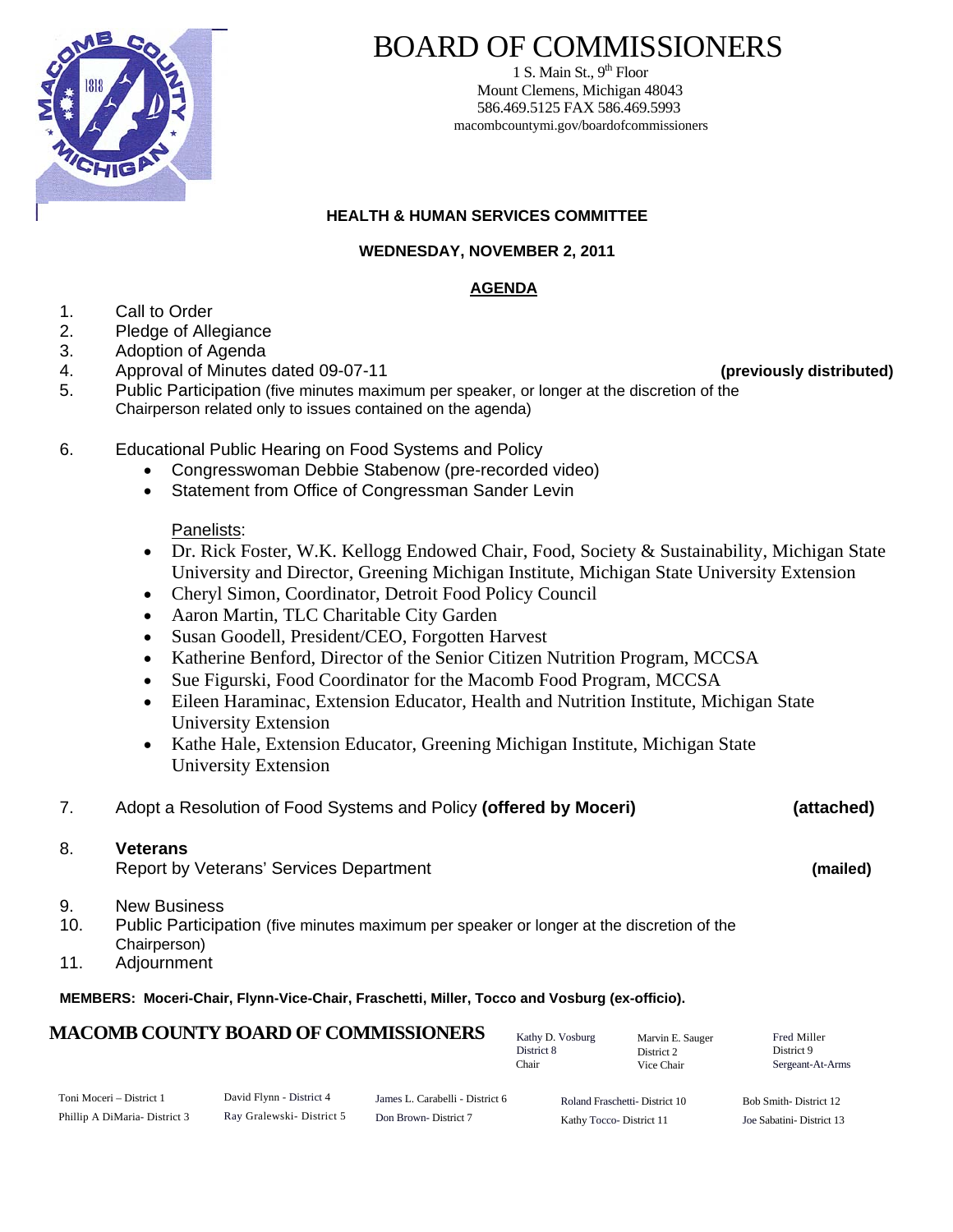## ~anber Jf.ebin

COMMITTEE ON WAYS AND MEANS<br>CHAIR, SUBCOMMITTEE ON TRADE 1.2th This is the matrix of the conduct commission on CHINA CHAIR, SUBCOMMITTEE ON TRADE SUBCOMMITTEE ON INCOME SECURITY AND FAMilY SUPPORT

12<sup>th</sup> *District*, *filichiaan* 

Co-CHAIR. 111<sup>th</sup> CONGRESS

### Congress of the *Chited* States *Pouse of Representatibes*

November 2, 2011

Dear Members of the Macomb County Health and Human Services Committee:

Thank you for holding this important hearing to highlight the painful increase in hunger among Macomb County residents that has accompanied this economic downturn.

As you know, there is new harsh reality that we all must be very mindful of. Today, one in five Michigan residents receives food stamps. In Macomb County, nearly 16 percent of the population, or more than 133,000 people receive food stamps, and nearly 18 percent do have inadequate access to food at some point during the year. Our local food banks, Forgotten Harvest and Gleaners, report serving an estimated 489,700 different people annually.

Last year I visited the Macomb County Food Distribution facility nm by the Community Services Agency. They operate with minimal staff and wonderful volunteers. I helped the volunteers load the donated food to send offto some of the 55 local pantries, churches, and soup kitchens across the County. I was so pleased that because of funding from the Recovery Act, they were able to purchase a new 4,000 cubic foot freezer that allowed much more donated meat to be able to get to families in need instead of going to waste.

While there is good work being done by great people, we must to more to eliminate hunger in our community. That is w'hy I opposed cuts to food stamp funding last year as part of legislation to reauthorize child nutrition programs. I've also sponsored legislation to improve the tax incentive for businesses to donate food inventory to food banks, and led the effort to improve funding for the Commodity Supplemental Food Program, which delivers nutritious food to seniors and families.

But we also have to take a holistic view of the problem. We have seen hunger rise in Macomb County in no small part because of the painful economic transformation occurring in our region. In August the unemployment rate in Macomb County was 12.7 percent, representing more than 50,000 workers who were looking for ajob.

We need to take additional steps to spur job creation and economic growth, and we need to ensure that extended unemployment insurance benefits continue beyond the end of this year. This is a vital lifeline for workers and their families as the struggle to find work, and we must not allow it to expire.

Again, I thank you for your engagement on these critical issues, and I look forward to continue working with you toward a stronger Macomb County.

Sincerely,

Saney <u>Levin</u>

 Sander Levin Member of Congress

WASHINGTON OFFICE -1236 LONGWORTH HOUSE OFFICE BUILDING· WASHINGTON, DC 20515· (202) 225-4961 MICHIGAN OFFICE - 27085 GRATIOT AVENUE. ROSEVILLE, MI48066 - (586) 498-7122 - (248) 968-2025 TOLL FREE: 1-888-810-3880 · http://www.house.gov/levin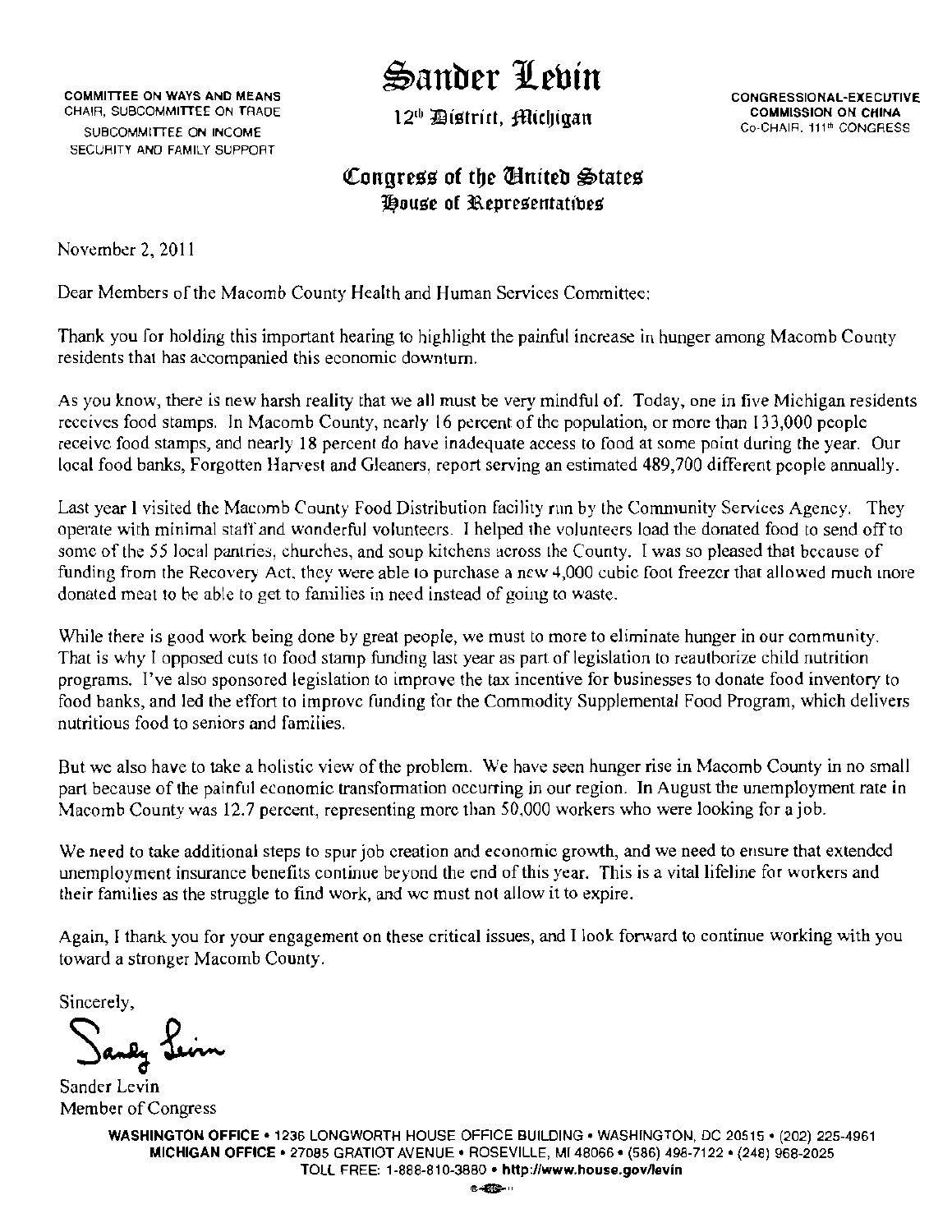# **Macomb County Community Services Agency**

- $\bullet$ **• Senior Nutrition Program** 
	- **Presenter: Katherine Benford,** Program Director
- $\bullet$  Macomb Food Program
	- $\bullet$ Presenter: Sue Figurski, Food Coordinator

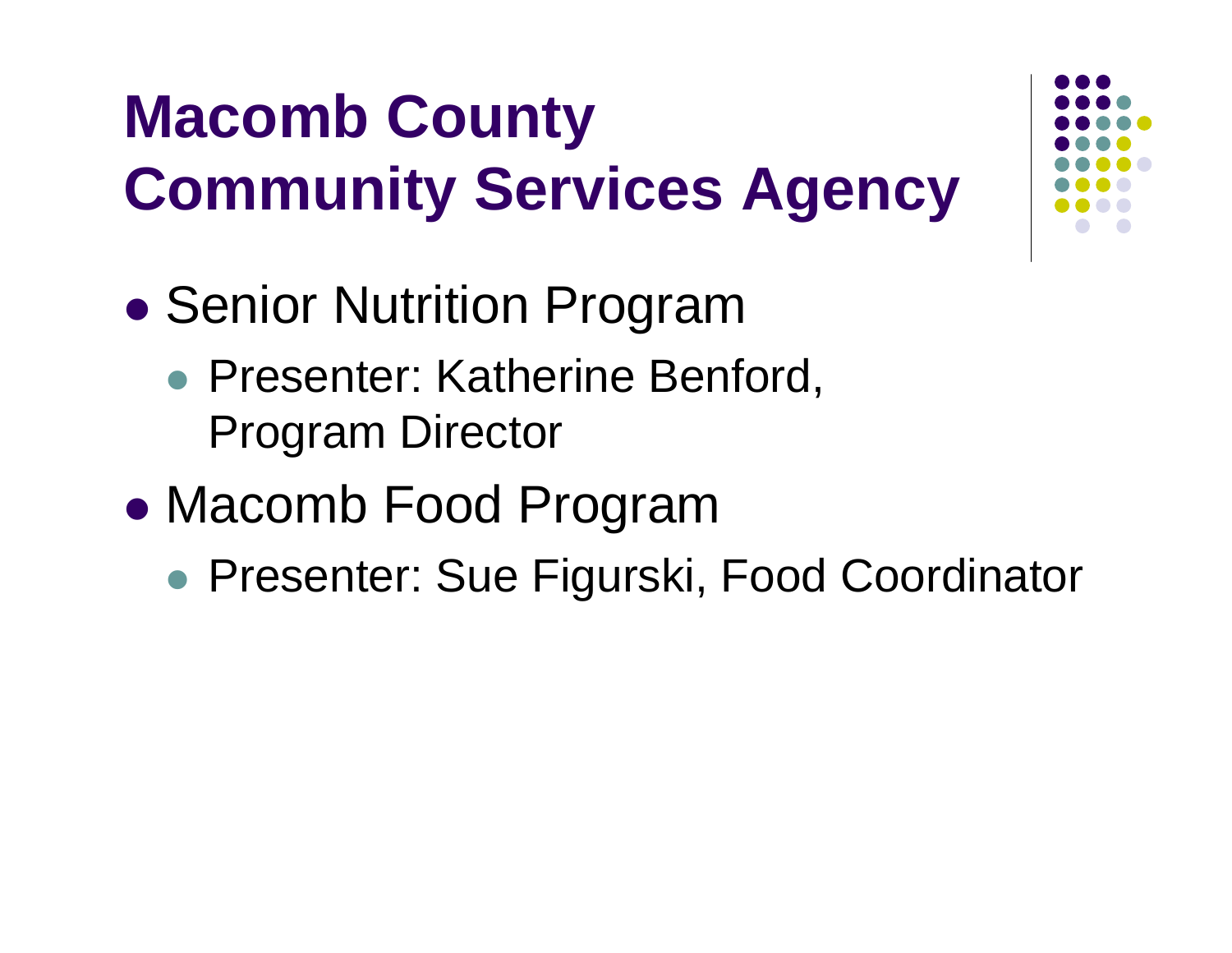# **Senior Nutrition Program: What We Do**

- Older Americans Act
	- Disease prevention through nutrition
	- Prevent social isolation
	- Help maintain independence

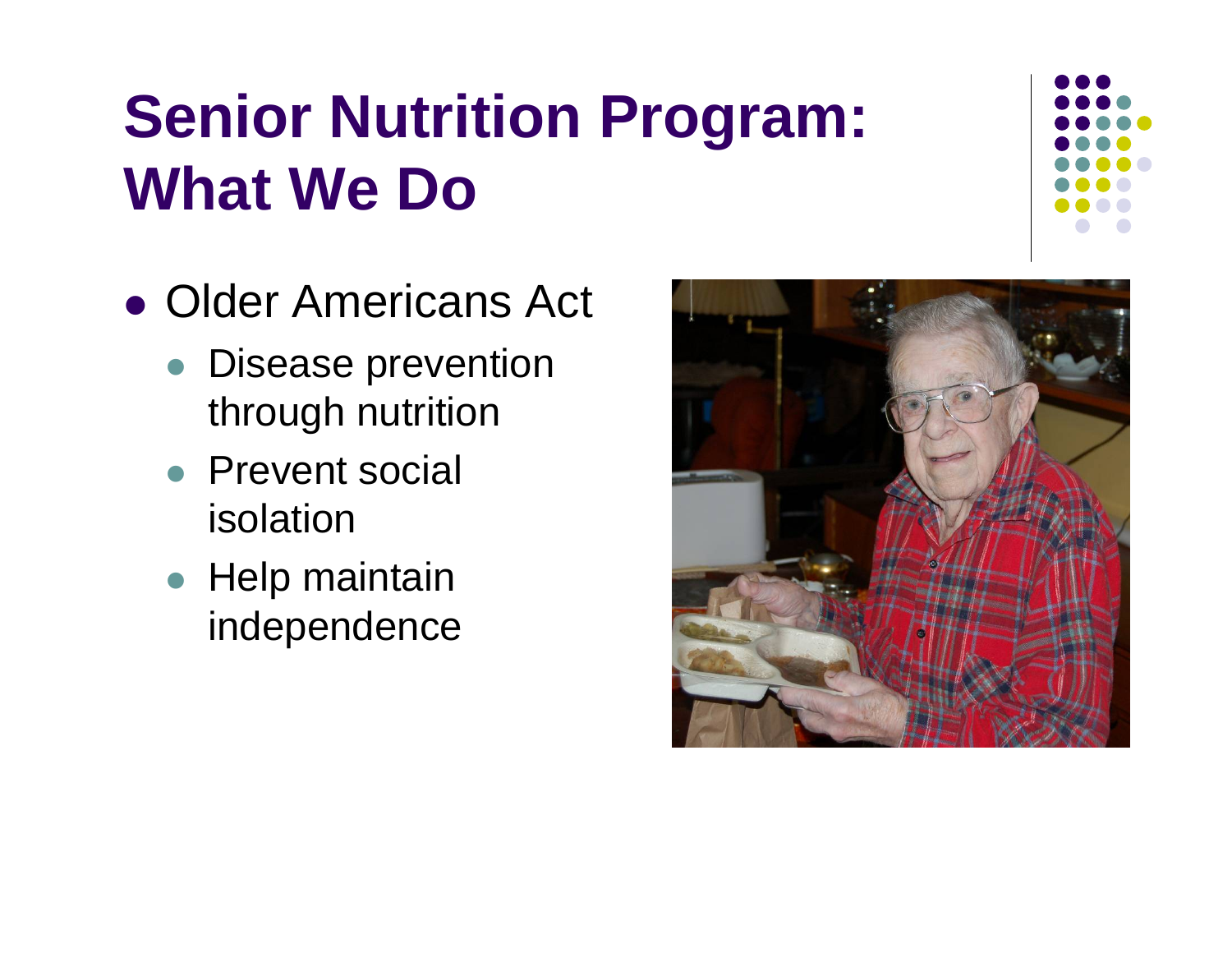# **Senior Nutrition Program: What We Do**



- $\bullet$  MCCSA Senior Nutrition Program provides
	- 1,400 home delivered meals Monday-Friday
		- 1,100 volunteers
	- 425 cafeteria-style meals Monday-Friday
		- Served at 22 locations
- Our community partners
	- 22 locations in community centers, senior centers, and senior living facilities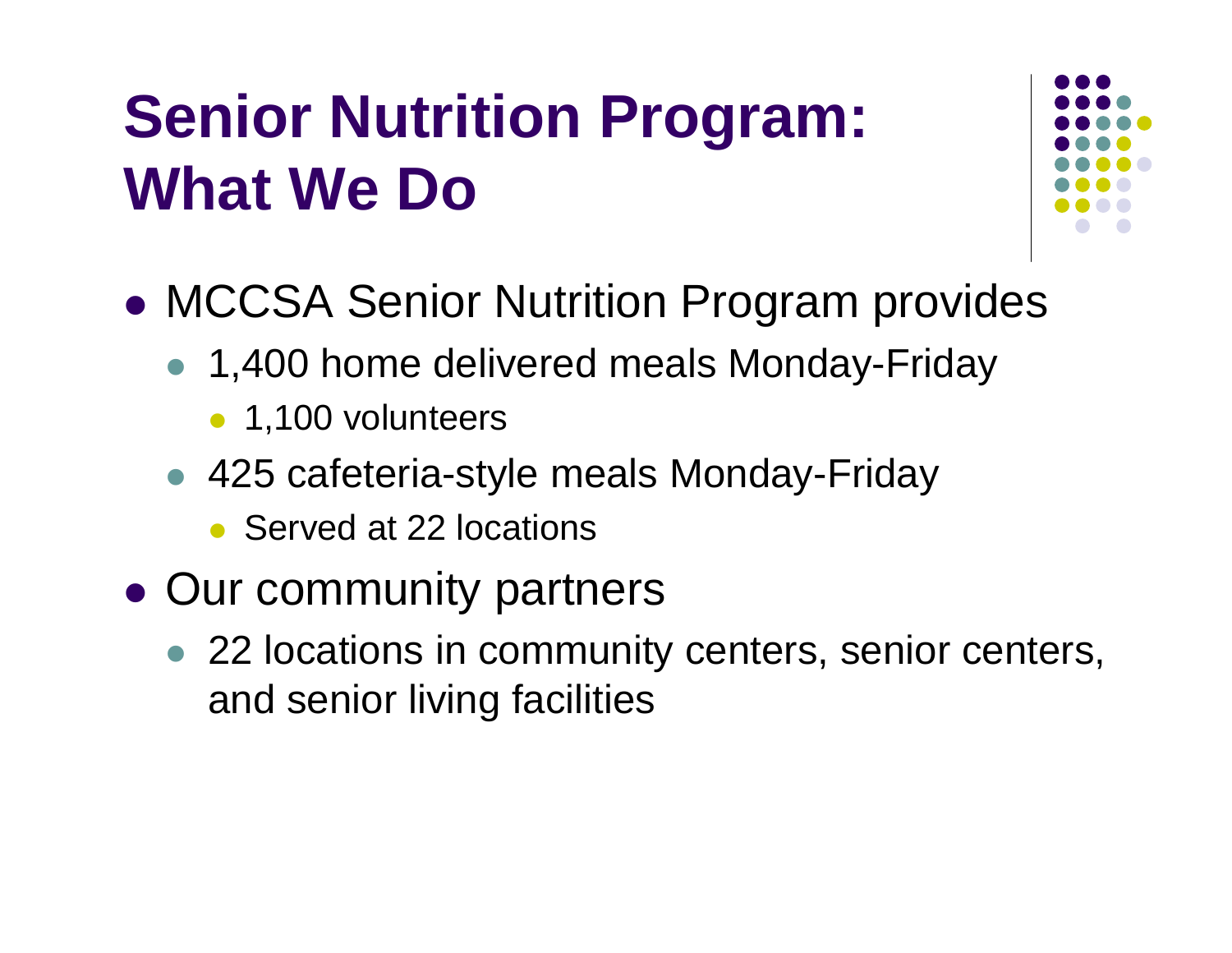# **Senior Nutrition Program: Our Strengths**

## **Safe Food**

- 7 local kitchens prepare meals
- 22 locations monitored and licensed by the Health Department
- Staff trained in proper food handling

## **Healthy Food**

- Meals are friendly to most dietary restrictions or preferences
- Meals are rich in:
	- **Fruits and vegetables**
	- Whole grains
	- **Low fat dairy**

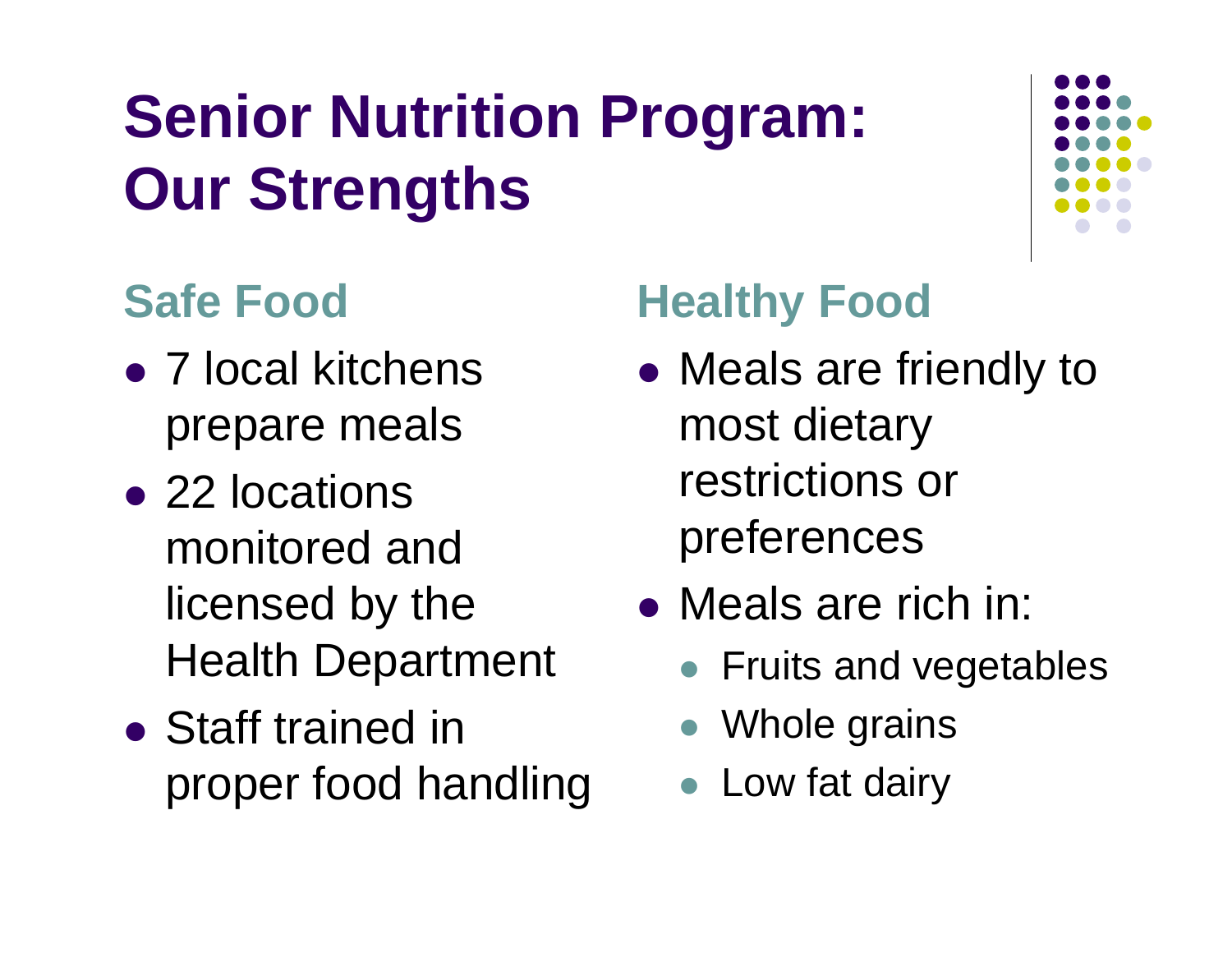# **Senior Nutrition Program: Gaps Identified**



- Access to food
	- $\bullet$  Indicate not having enough money to buy food they need
		- 37 percent of congregate participants
		- $\bullet$ 35 percent of home delivered meal participants
	- Indicate no access to healthy, fresh food on weekends
		- 26 percent of congregate participants
		- $\bullet$ 22 percent of home delivered meal participants
- **Senior Nutrition Program meals** are primary source of fresh foods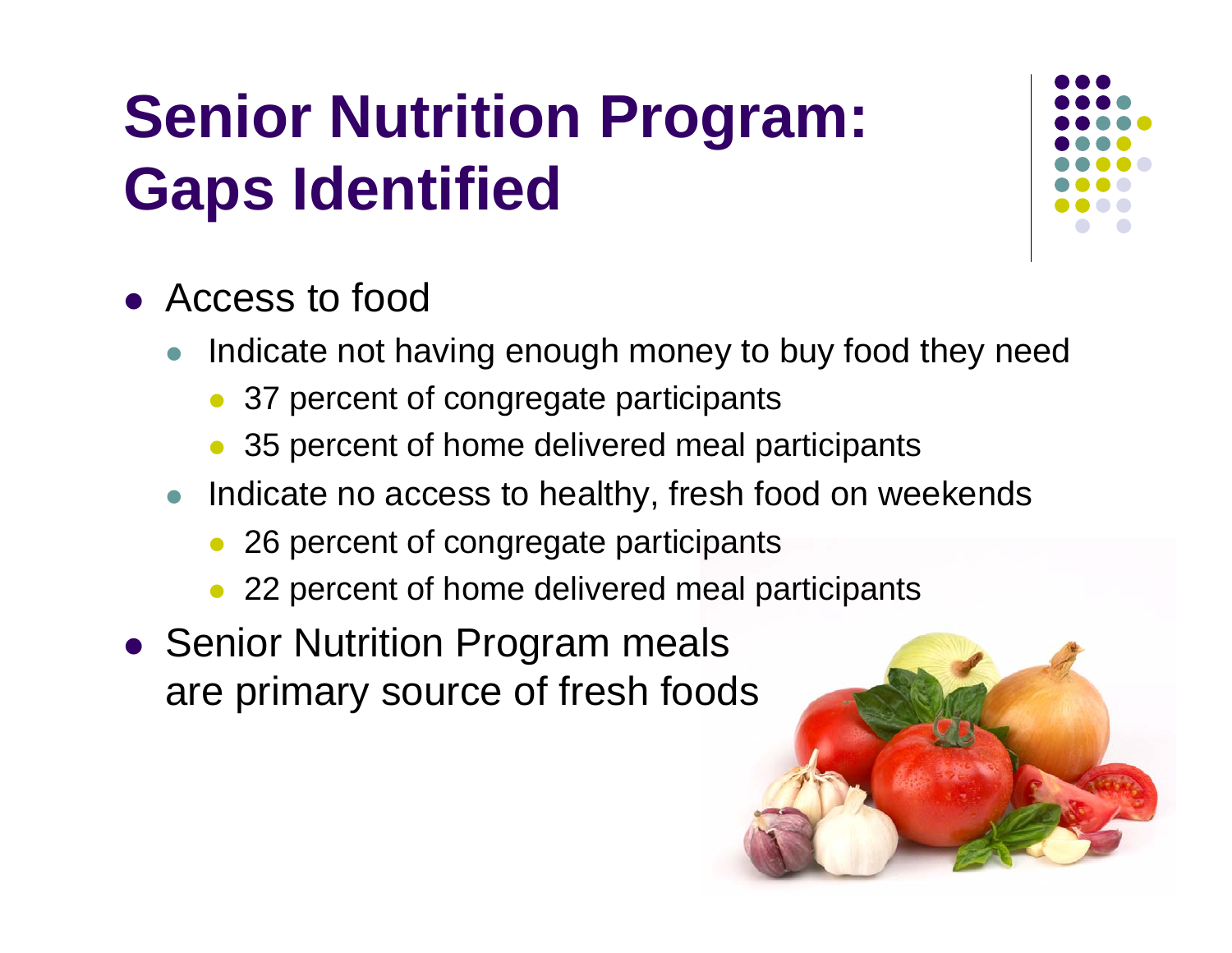# **Macomb Food Program: What We Do**

- Mission is to feed the hungry in Macomb County
- Started in 1975
- Operate warehouse
	- Accept food donations
	- Process and distribute emergency food
	- Store and distribute non-emergency food



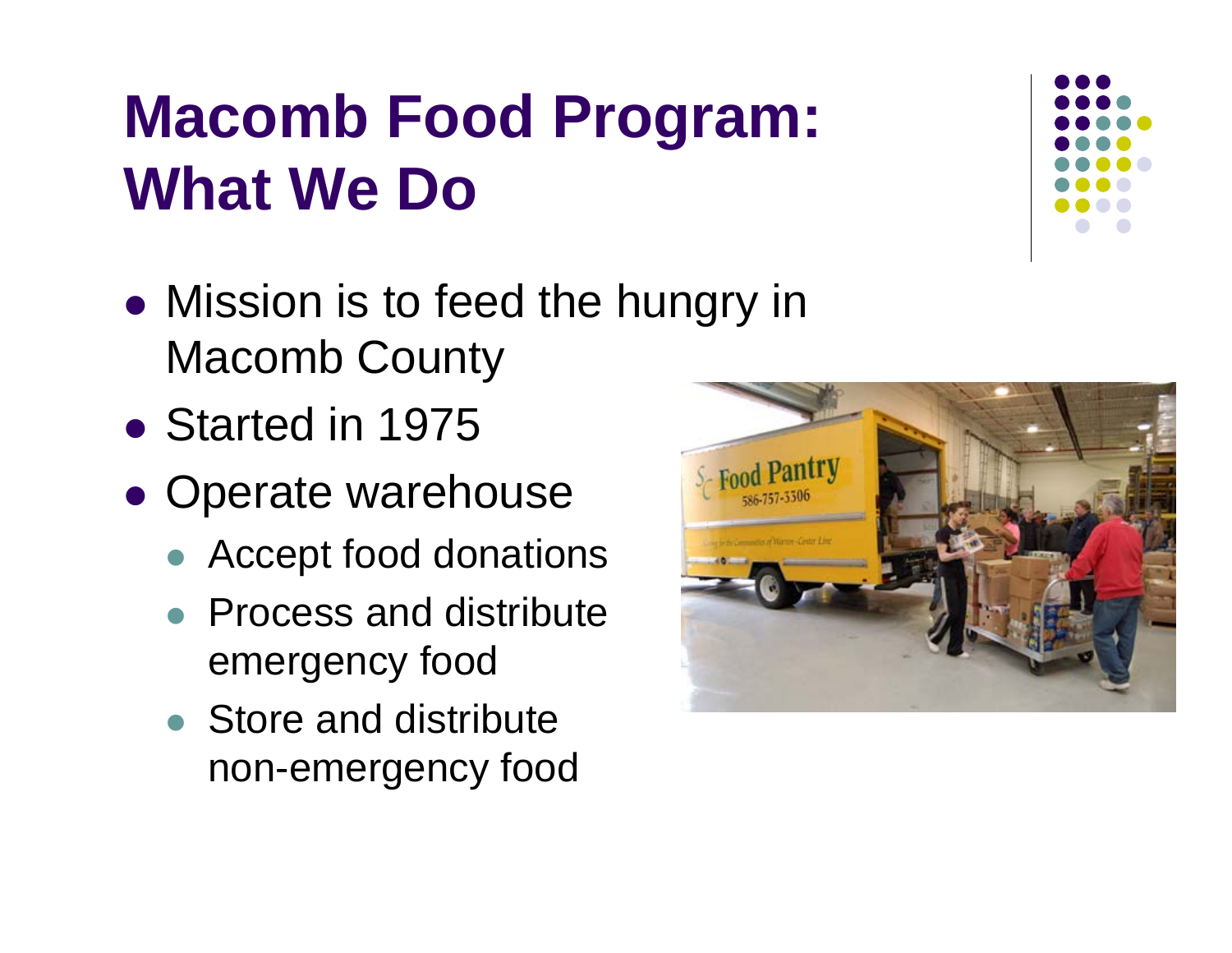# **Macomb Food Program: What We Do**



- Network of 55 pantry distribution sites
- Provided pantry sites with 1.9 million pounds of food at no cost to the pantry
	- Canned and boxed food products
	- **Frozen protein items**
	- **Dairy foods**
	- **Fresh fruits and vegetables**
- Distributed food boxes to over 150,000 individuals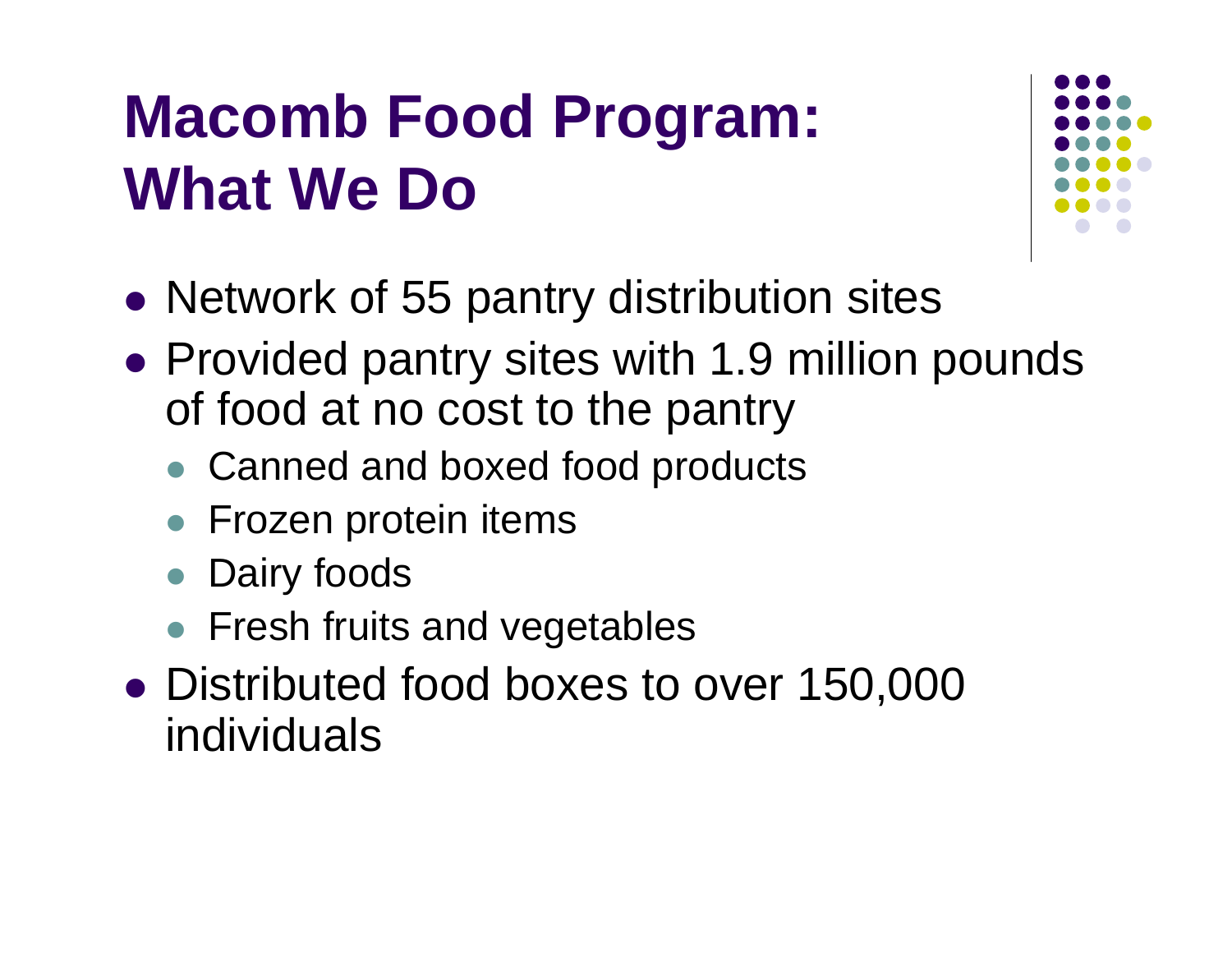# **Macomb Food Program: Our Strengths**



- 80,000 hours of volunteer service
	- Volunteers in warehouse and pantry network
- Overseen by a 16 member advisory board of directors
- Community Partners
	- **Gleaners Community Food Bank of** Southeast Michigan
	- **Forgotten Harvest**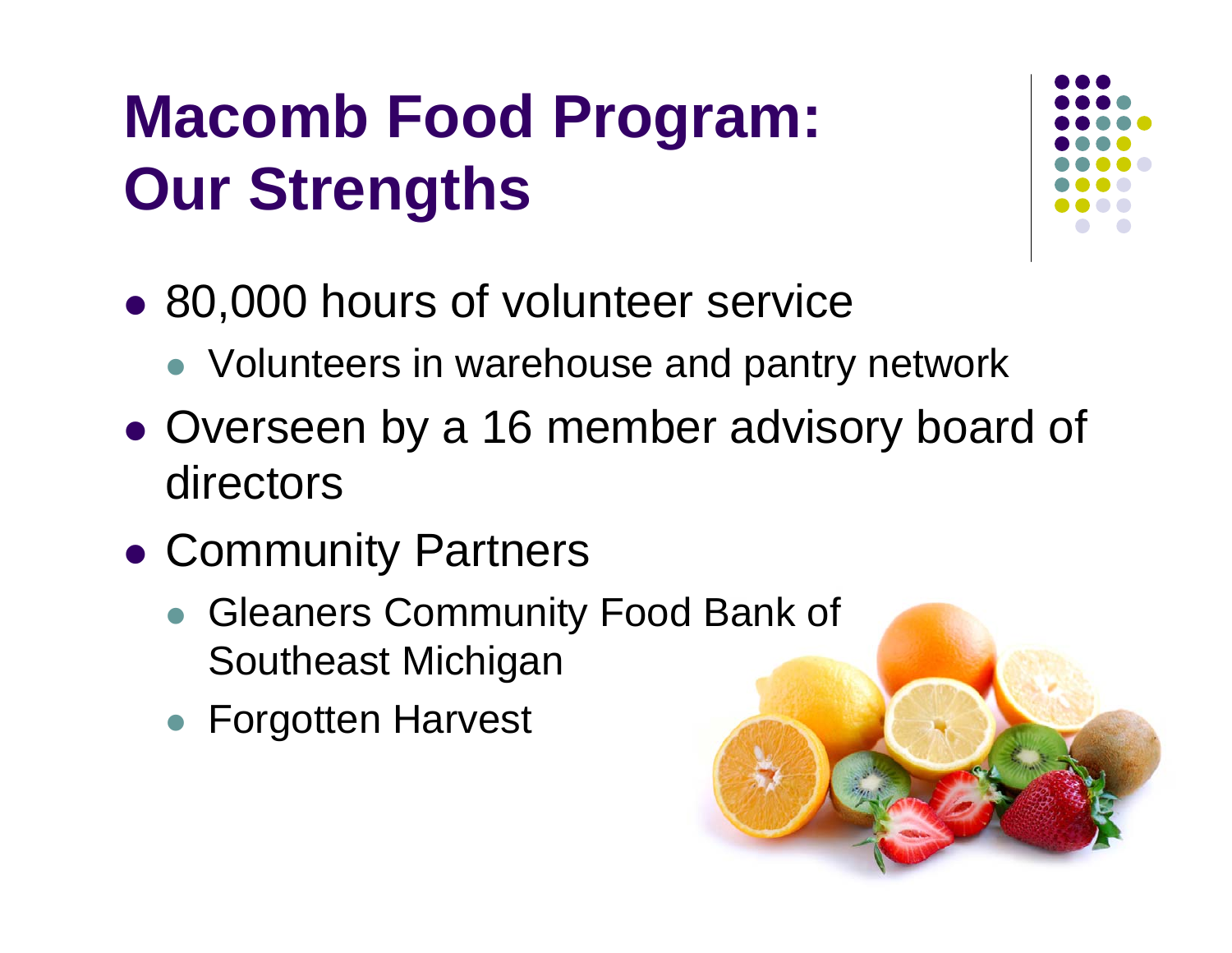# **Macomb Food Program: Our Strengths**



- $\bullet$  Non-emergency/commodity food distribution
	- TEFAP (The Emergency Food Assistance Program)
		- $\bullet$ Distributed 950,000 pounds of food
		- Serve approximately 4,500 households per month
	- Focus: HOPE (Commodity Supplemental Food Program/CSFP)
		- Distributed 150,000 pounds of food
		- Serve approximately 300 households per month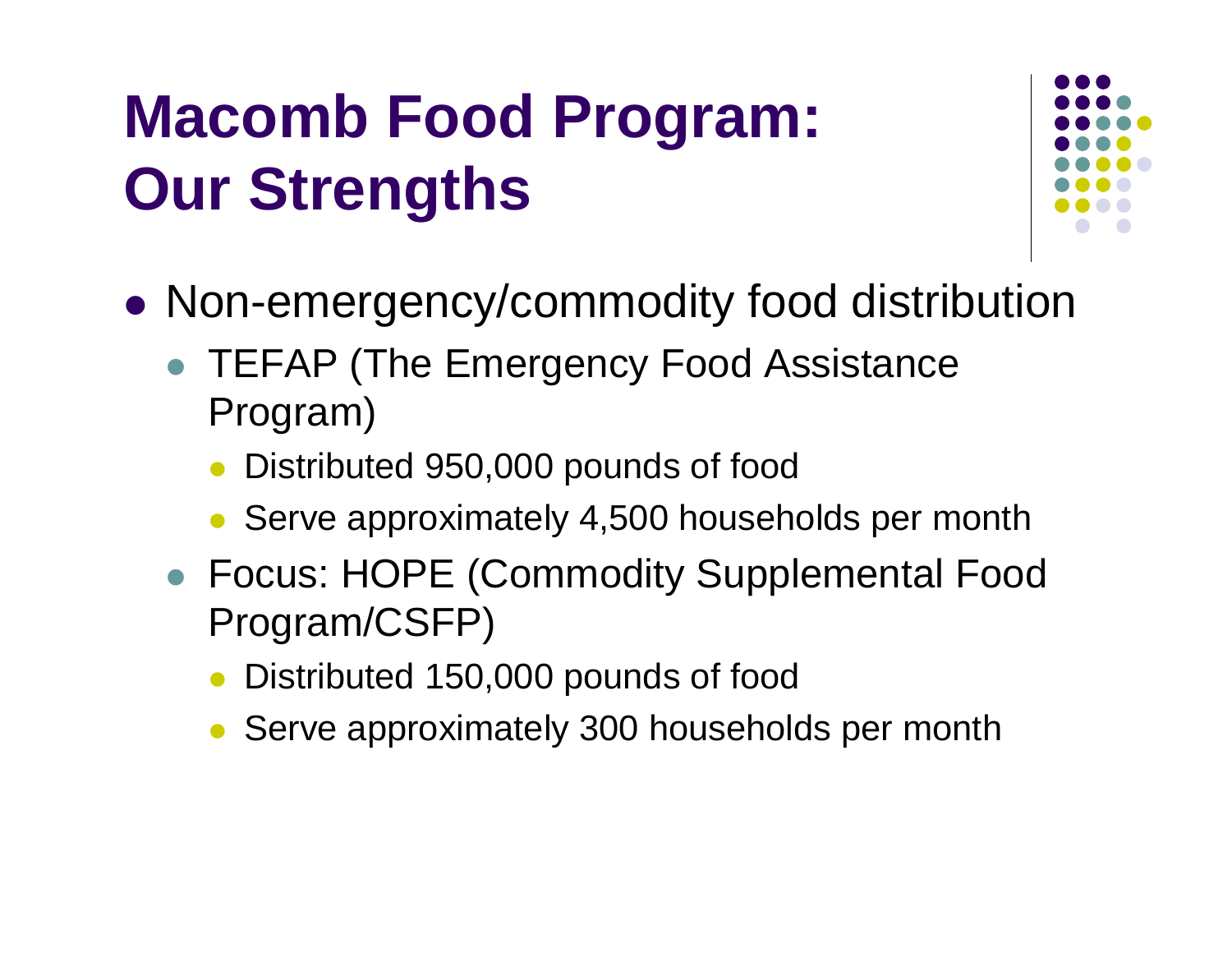# **Macomb Food Program: Gaps Identified**



- 45 percent reduction in FEMA Emergency Food and Shelter funding
- Majority of food distributed is canned or boxed items
- Nutritional value of donated food
- Fresh food availability is limited seasonally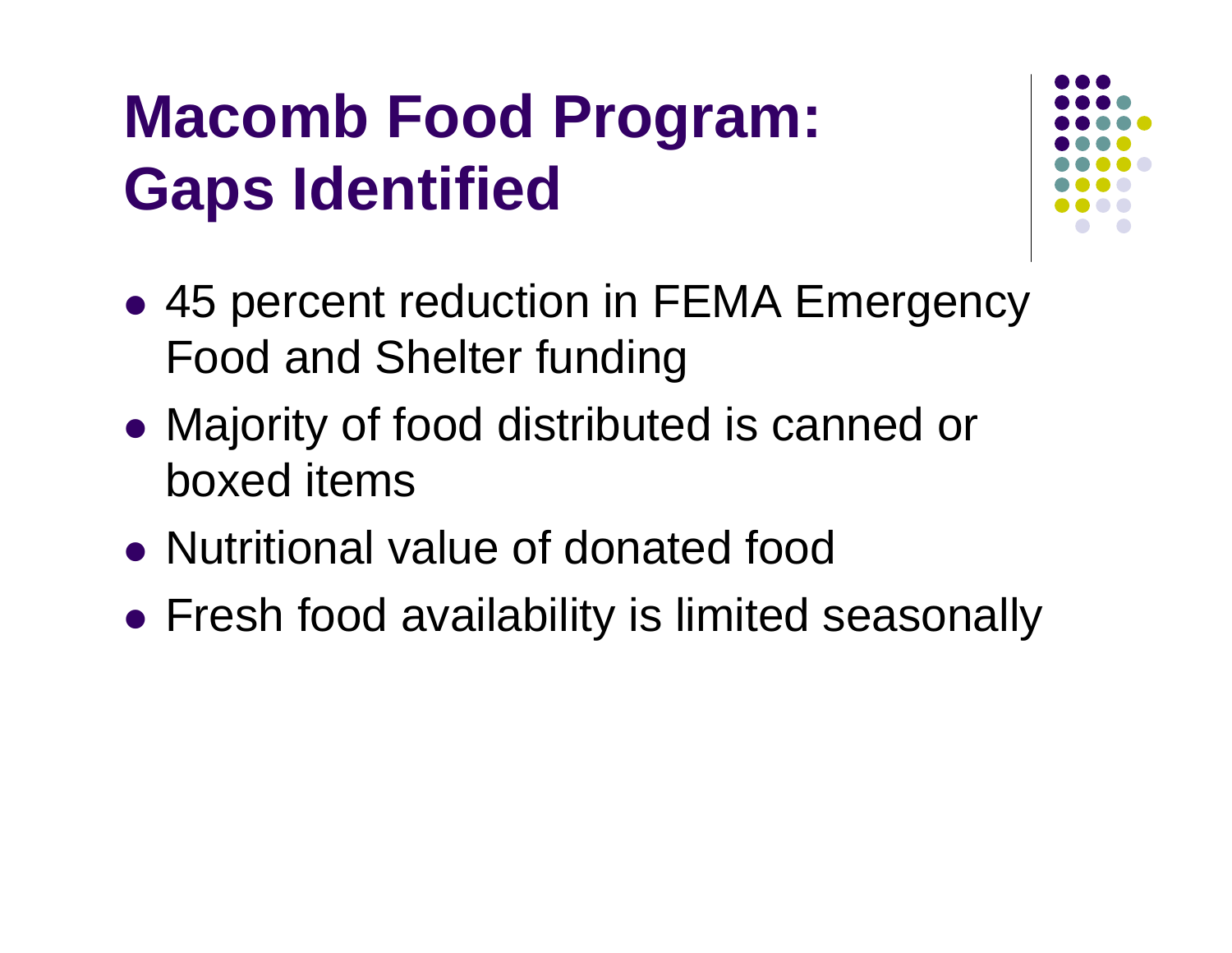

## Macomb County Board of Commissioners Health and Human Services Committee

Educational Public Hearing on Food Systems and Policy

Haraminac,Eileen 11.2.11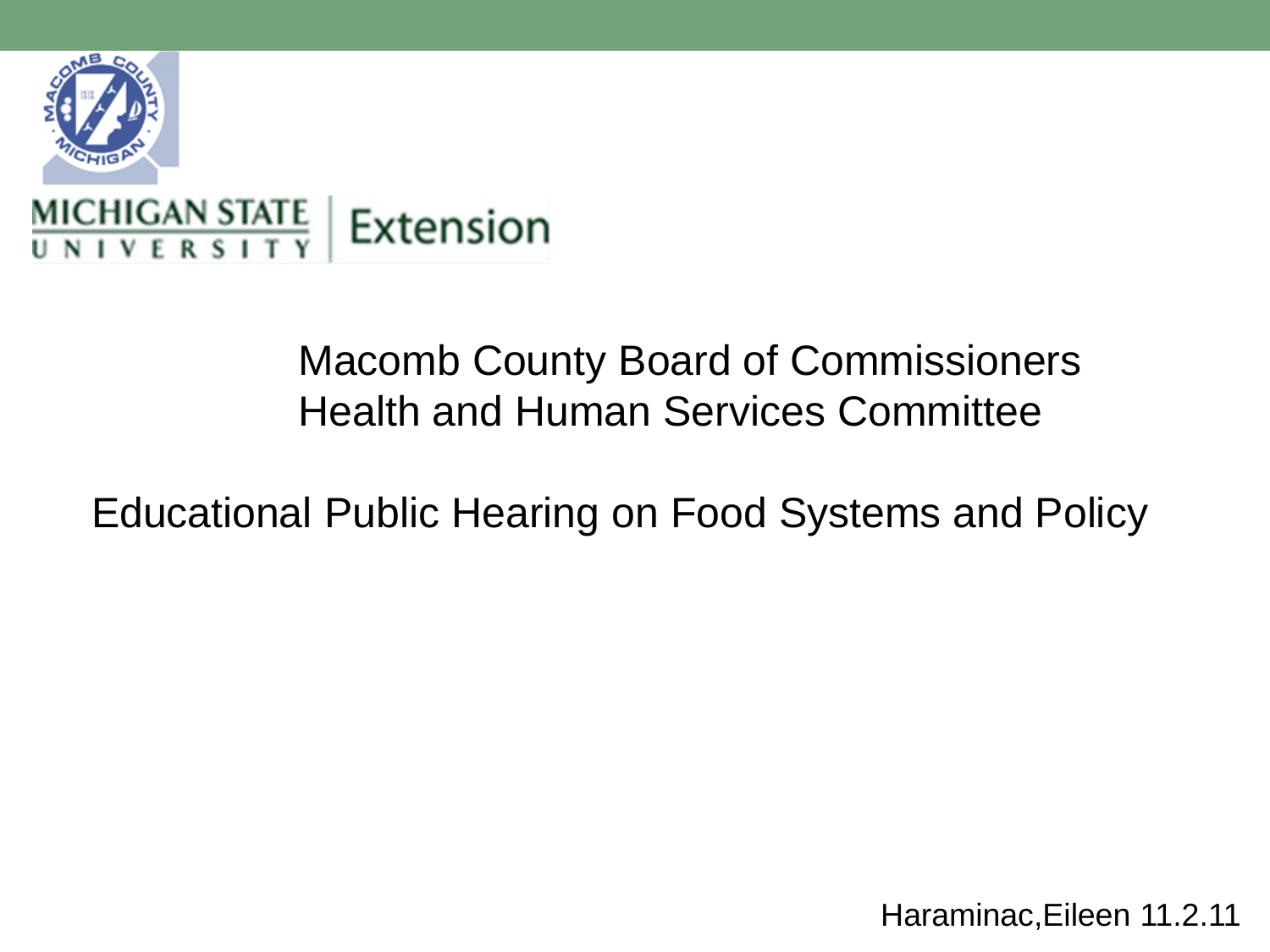# MSU EXTENSION NUTRITION USDA Funded

**Expanded Food Nutrition Education Program**

- Provides Nutrition Education to families with children
- 87% of EFNEP participants who reported income are at or below 100% of poverty, earning \$22,050 year or less
- Provides Nutrition Education to families with children
- Group setting in community outreach

**Supplemental Nutrition Assistance Program**

- Reaches low income seniors (60 +)
- Developmentally Disabled
- Youth (in eligible schools and afterschool programs\*\*) free and reduced lunch eligibility
- Group setting in community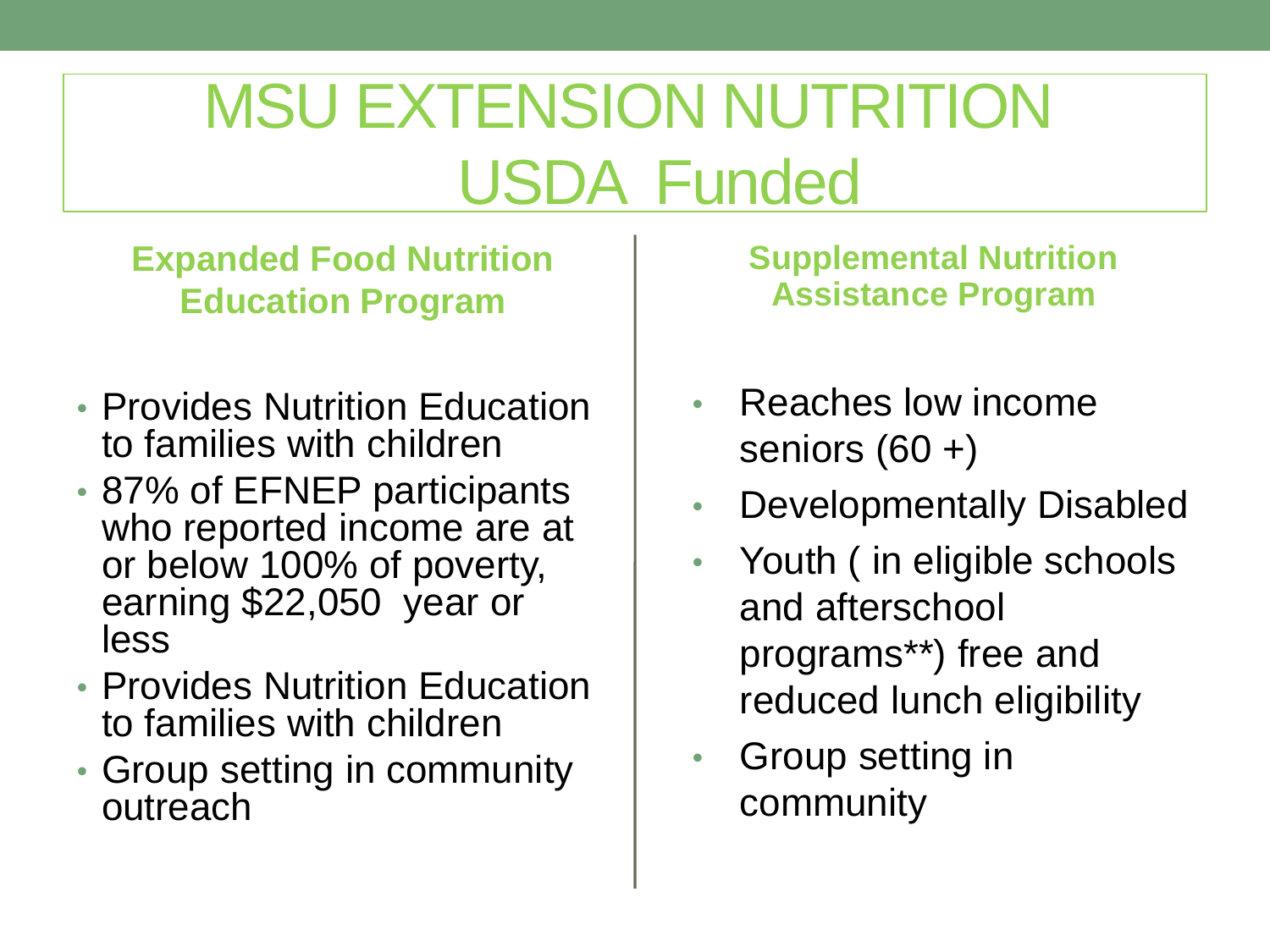## STAFF DELIVERING PROGRAM

**MACOMB-MSUE Nutrition 4 programming staff, 1 Supervising Educator**

**Macomb Population 831,427 10.9%= 90,626 persons in poverty 3%= 2719 MSUE Nutrition reach**

**New in 2011- Addressing the need-7 Community Nutrition Volunteers programming in Macomb Schools**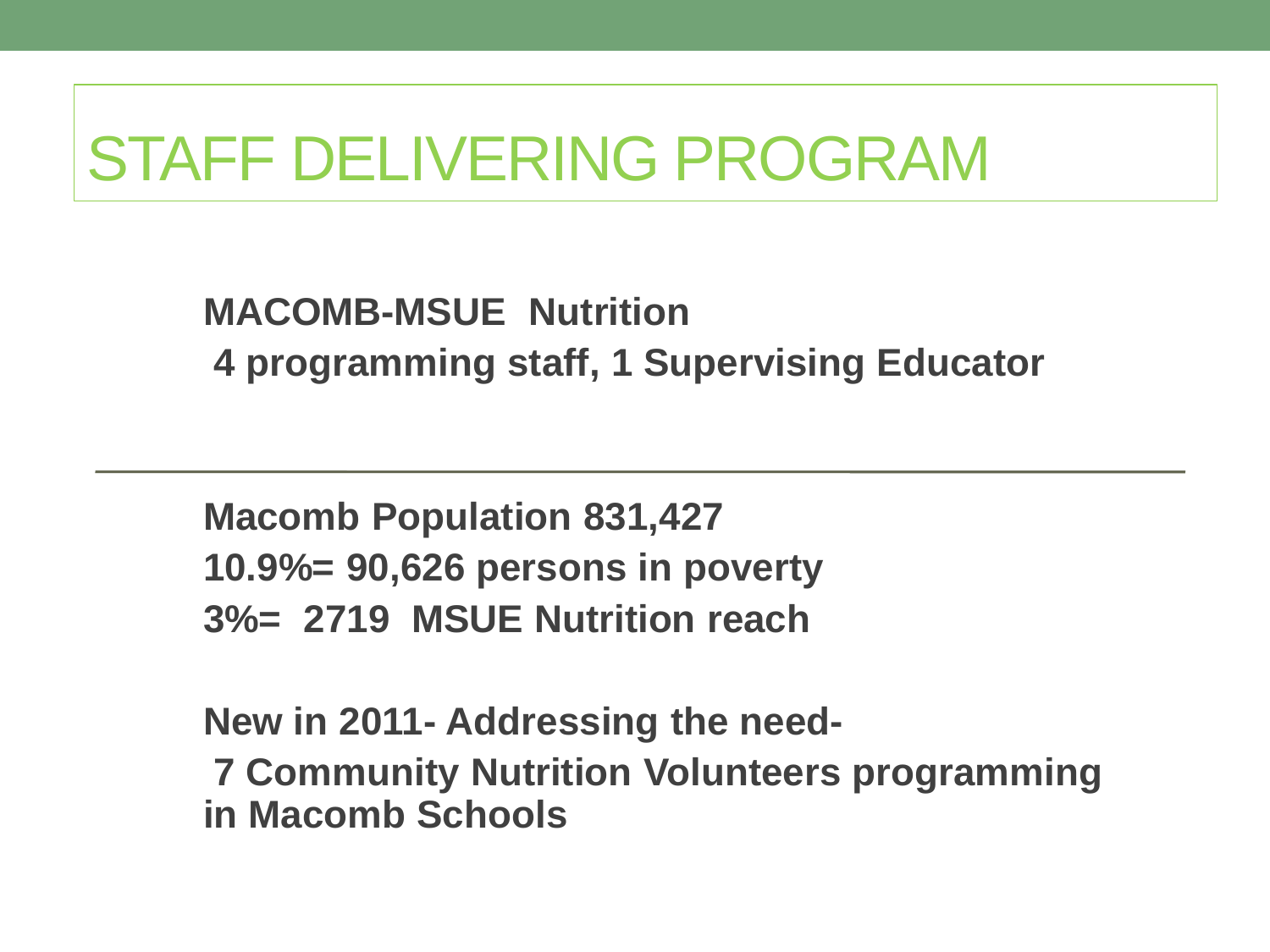## MACOMB-MSU EXTENSION NUTRITION

- **TOTAL EFFORT**
- **EFNEP 2009-2011 Adults (families) 600**
- **SNAP 2009-2011 Adults 400 Youth 1141**

**Not typical of programming** 

**coverage- Restructuring years (2010-11) 2141**

**Nutrition Services: Performed by Extension Educator**

• **Food Preservation Classes; Food Safety Presentations; Community Collaborator-Partner**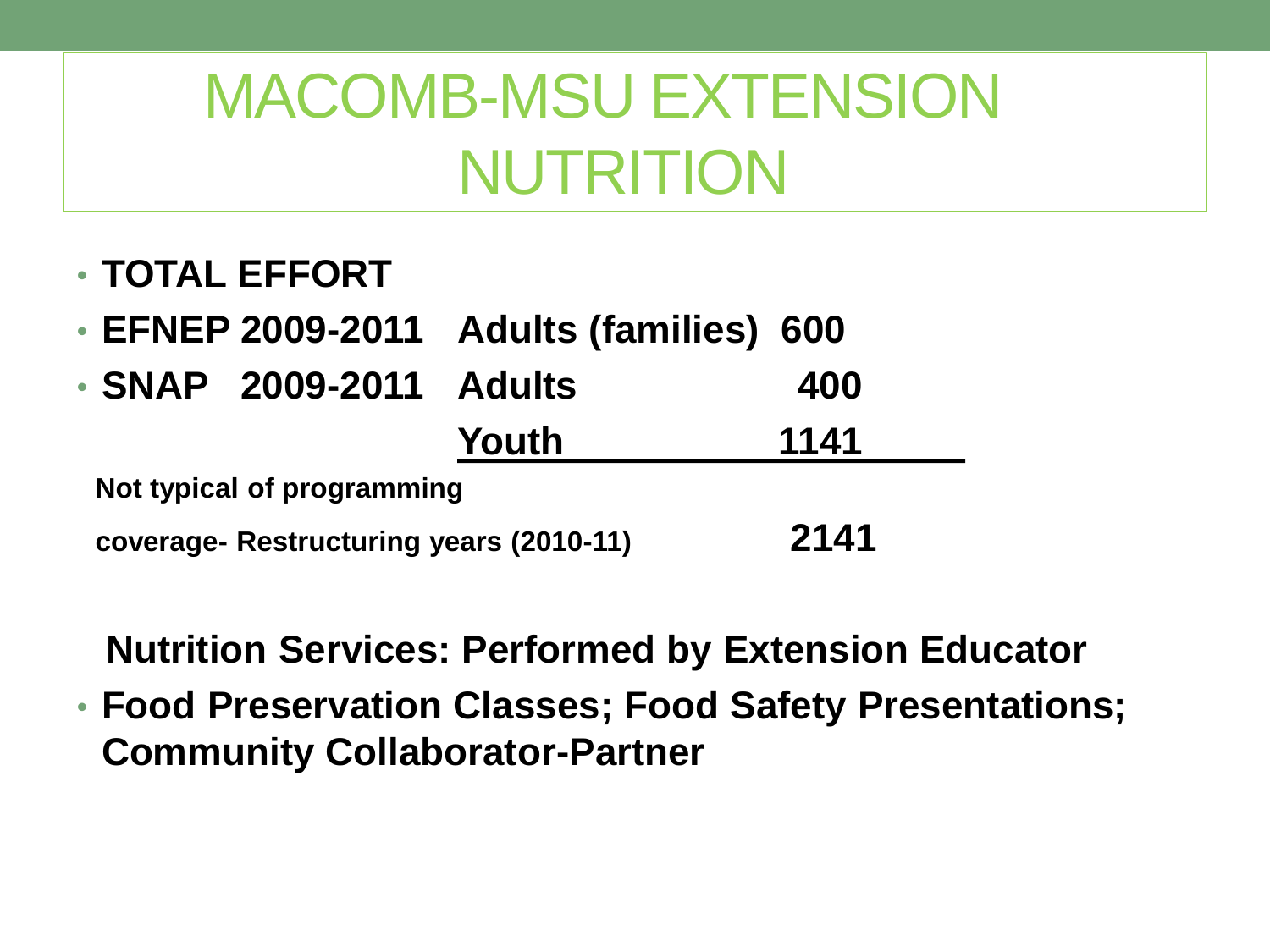# STUDENTS ELIGIBLE FOR FREE OR REDUCED PRICED LUNCH



#### Students Eligible for Free or Reduced Priced Lunch (Percent) - 2000 to 2009

Michigan League for Human Services KIDS COUNT Data Center, www.kidscount.org/datacenter A Project of the Annie E. Casey Foundation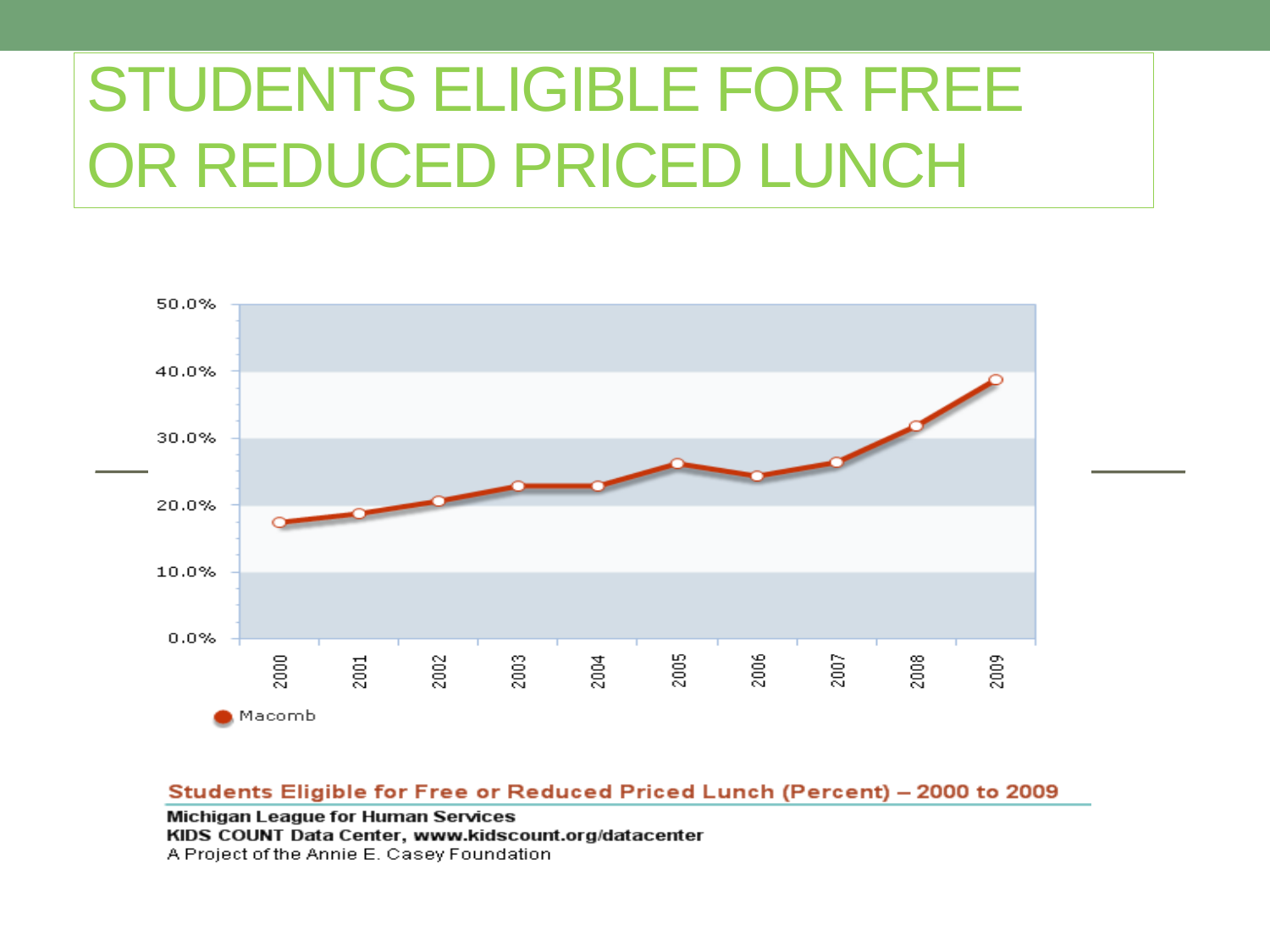• **Macomb County Priority School Districts % Free/Reduced Lunch**

Eligible for MSUE Nutrition @ 50% +

- 1.Academy of Warren **98.61**
- 2.Ben Ross Public School Academy **92.02**
- 3.Global Preparatory

•

- Academy **89.94**
- 4.Van Dyke **84.57**
- 5.Conner Creek Academy **81.32**
- 6.Fitzgerald **78.68**
- 7.Mt. Clemens **78.45**
- 8.East Detroit **74.47**

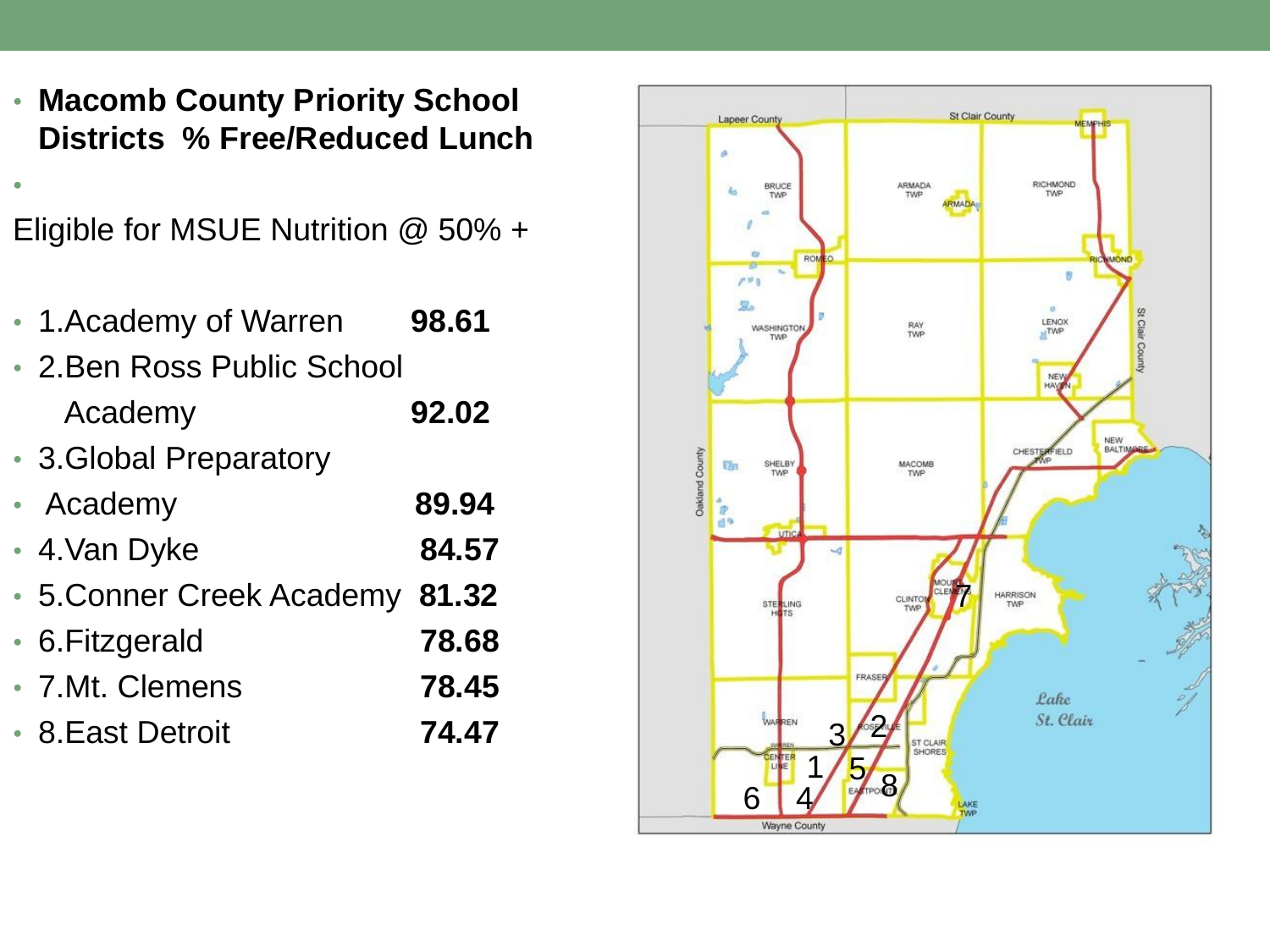## **Partnerships**

Macomb County Food Program MSU College of Osteopathic Medicine-S(P)artner's Program Mt. Clemen Schools Programming in Macomb County Schools

Solid Ground, FYI, Abigayle Ministries, Compassion Pregnancy, Senior housing sites ,CSDD, Developmental housing sites, Priority Health, DHS, WIC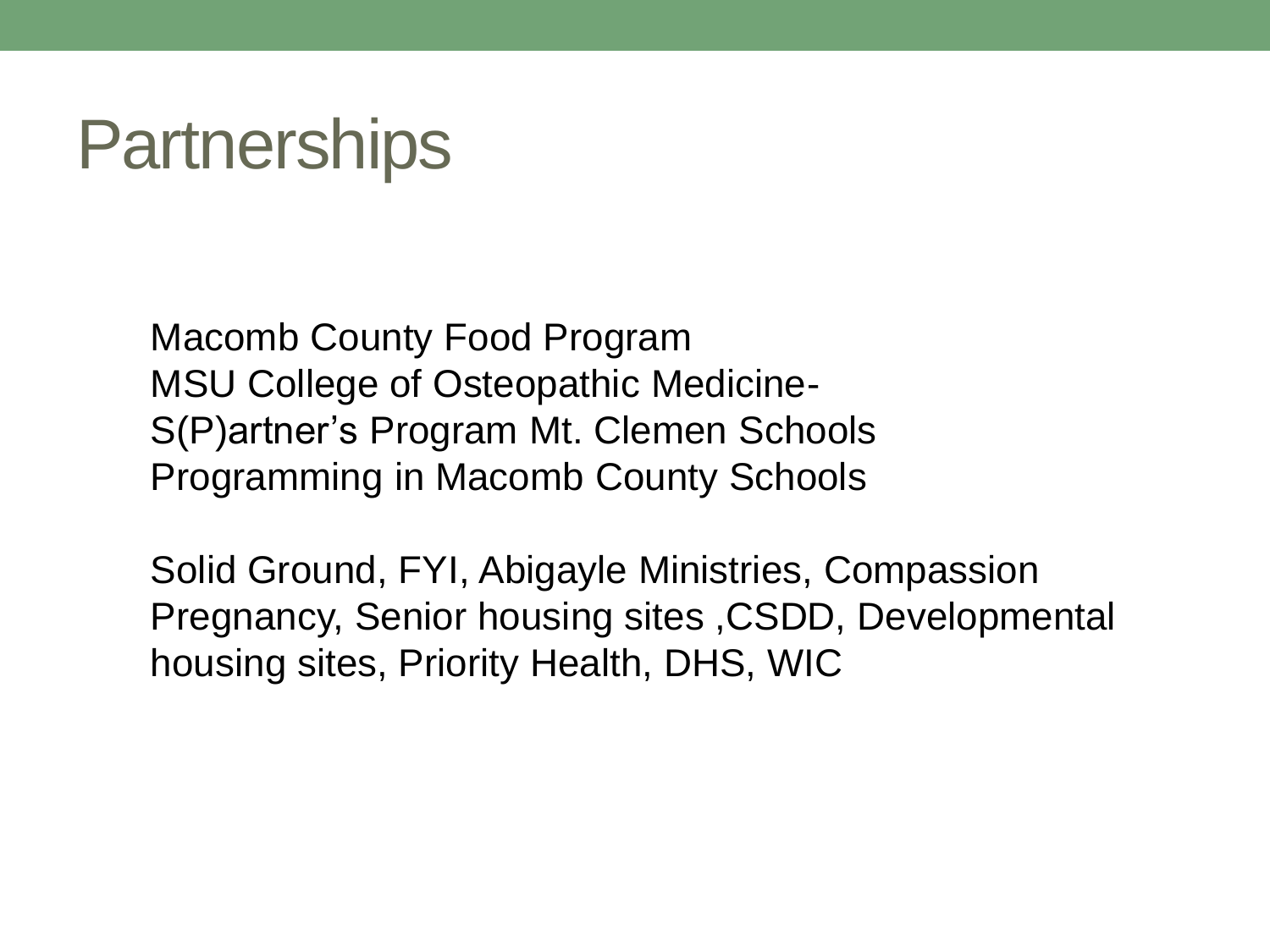$\sum$   $km$   $\ast$  7

wealth of Himan Services  $\sqrt{2-N}$ 

Official Resolution Of the Board of Commissioners Macomb County, Michigan

**Food** Systems **and** Policy

Commissioner Toni Moceri, On Behalf of the Board of Commissioners, Offers the Following Resolution:

Whereas, food is a basic human need and all residents of Macomb County should have access to nutritious, affordable, local and sustainably grown food; and

Whereas, our regional food system significantly affects the public health, land use, economy and quality of life in our community; and

Whereas, a comprehensive food system develops strategies in the areas of production, processing, distribution, consumption, felail and waste; and

Whereas, we recognize the work of the Macomb County Community Food Assessment Team as an important slep towards the crealion of the Macomb County Food Poticy Council, which would provide ongoing data collection, analysis and recommendations 10 local governments regarding policies. programs. operations and land use rulings related to local food issues; and

Whereas, agriculture is the second largest industry in Michigan and northern Macomb County is largely agricultural with 30 percent of land actively utilized as farmland; and

Whereas, if consumers spent more of their at-home food budget on locally grown and produced foods, those sales would have significant economic benefit; and

Whereas. community supported agricullure and community gardens create community enthusiasm and cohesion while supporting the local economy; and

Whereas, many individuals and families in the county confront a diverse and extensive range of barriers in their procurement of adequate food such as financial constraints associated with income and job loss, lhe high cosl of nutritious diet and limiled access 10 stores wilh variety and low prices; and

Whereas, 1 in 6 individuals in the United Stales are food insecure, meaning they do not always know if they will have access to an adequate meal. 2009 data indicate fhat18.2 percent of individuals in Michigan are food insecure while the percentage increases 10 25.4 percent of Michigan children. In Macomb County, 17.7 percent of individuals are food insecure and 25.4 percent of children; and

Whereas, in Macomb County, food distribution provided 65 percent more meals in 2009 than the year before resulting in 3.8 million pounds of food distribuled; and

Whereas. over the lasl decade, Macomb County experienced a four-fold increase in the number of residents receiving food assistance with 115,081 residents receiving assistance in 2009. Recent studies done on hunger in Michigan, reveal nearly 50 percent of those served are children and seniors; and

Whereas, 38 percent of Macomb County children received free or reduced lunch in 2009; and

Whereas, Macomb County has the potential to utilize the growing interest in local sustainability to support the increased development of local food markets as an economic generator (or the County, while<br>ensuring best practices in responding to the well-being of our residents. ensuring best practices in responding to the well-being of our residents.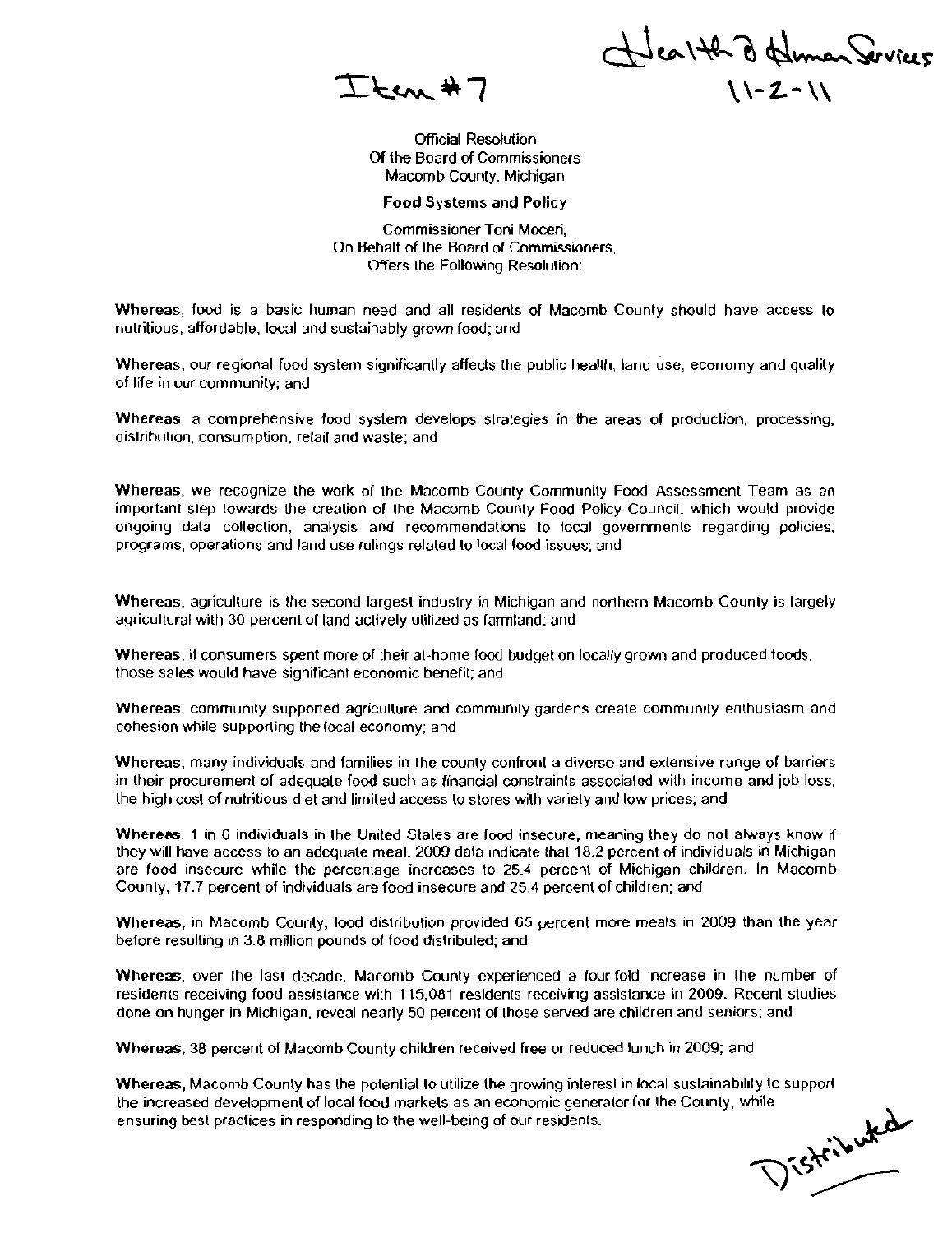Now Therefore, Be It Resolved By The Board Of Commissioners, Speaking For And On Behalf Of All County Citizens As Follows:

Be it resolved, the Macomb County Board of Commissioners recognizes the critical need to develop a comprehensive food system in Macomb County and calls on Macomb Counly elected officials at all levels 10 support food-related policy initiatives and advocate for the necessary resources to realize those initiatives. Moreover, the Macomb County Board of Commissioners recognizes the upcoming Food Policy Summit as a critical step in the development of Macomb County's food system and urges all stakeholders to support and participate in the Summit

 $\mathbf{I}$ 

II

Be It Further Resolved, that a copy of this adopted resolution be transmitted to the relevant elected officials.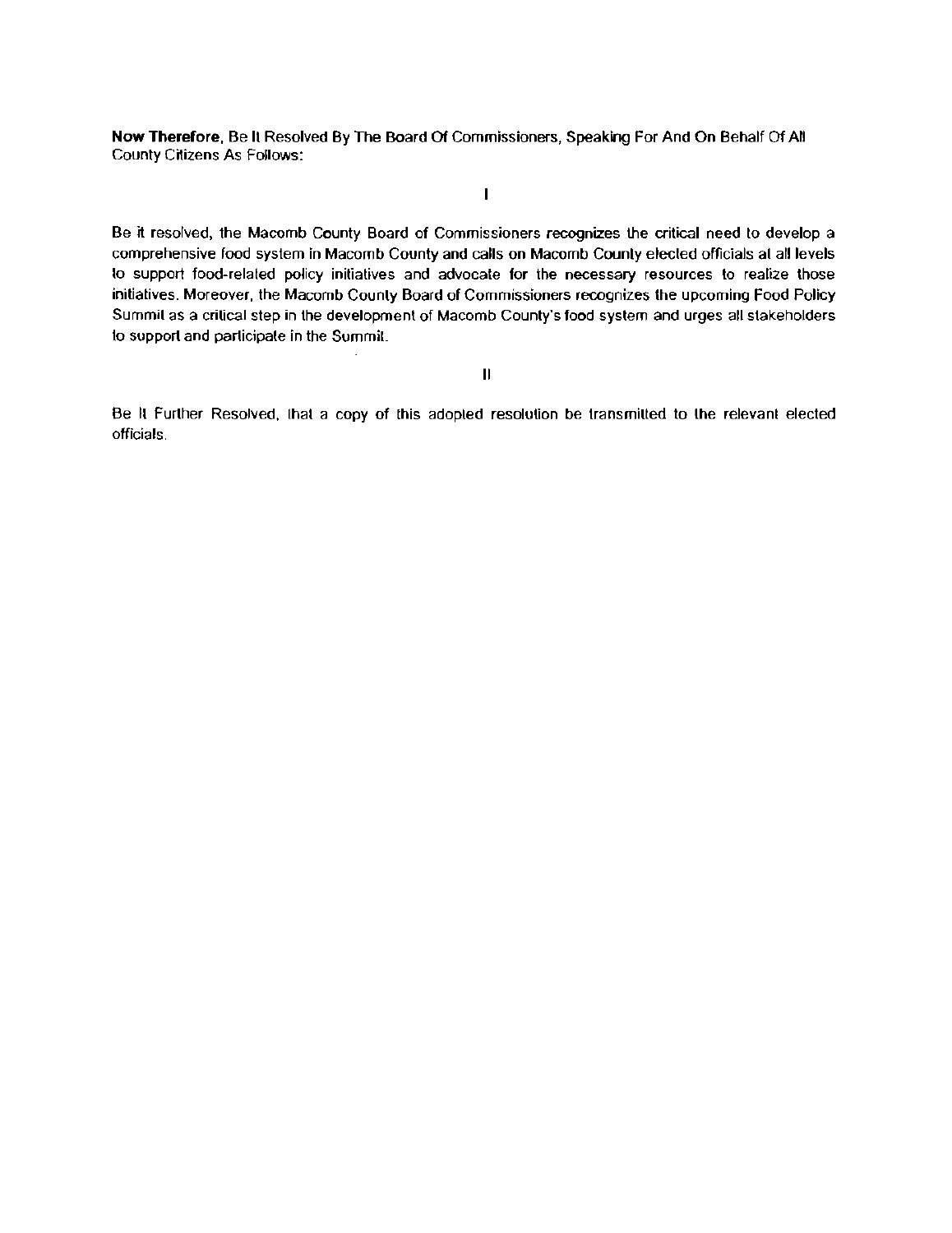| RESOLUTION NO.                                                                         |  | <b>FULL</b>                         | <b>BOARD</b> | <b>MEETING</b> |  |  |  |
|----------------------------------------------------------------------------------------|--|-------------------------------------|--------------|----------------|--|--|--|
|                                                                                        |  | <b>AGENDA</b>                       |              |                |  |  |  |
|                                                                                        |  |                                     |              |                |  |  |  |
| <b>MACOMB COUNTY, MICHIGAN</b>                                                         |  |                                     |              |                |  |  |  |
| RESOLUTION TO Receive and file Monthly Status Report for September 2011,               |  |                                     |              |                |  |  |  |
| as submitted by Kermit Harris, Director of Veterans Services                           |  |                                     |              |                |  |  |  |
|                                                                                        |  |                                     |              |                |  |  |  |
|                                                                                        |  |                                     |              |                |  |  |  |
|                                                                                        |  |                                     |              |                |  |  |  |
| <b>INTRODUCED BY:</b> Commissioner Moceri, Chair <b>Campaign Commission Commission</b> |  |                                     |              |                |  |  |  |
|                                                                                        |  | Health and Human Services Committee |              |                |  |  |  |
|                                                                                        |  |                                     |              |                |  |  |  |
|                                                                                        |  |                                     |              |                |  |  |  |
|                                                                                        |  |                                     |              |                |  |  |  |
|                                                                                        |  |                                     |              |                |  |  |  |

**COMMITTEE / MEETING DATE**

**Health and Human Services** 

November 2, 2011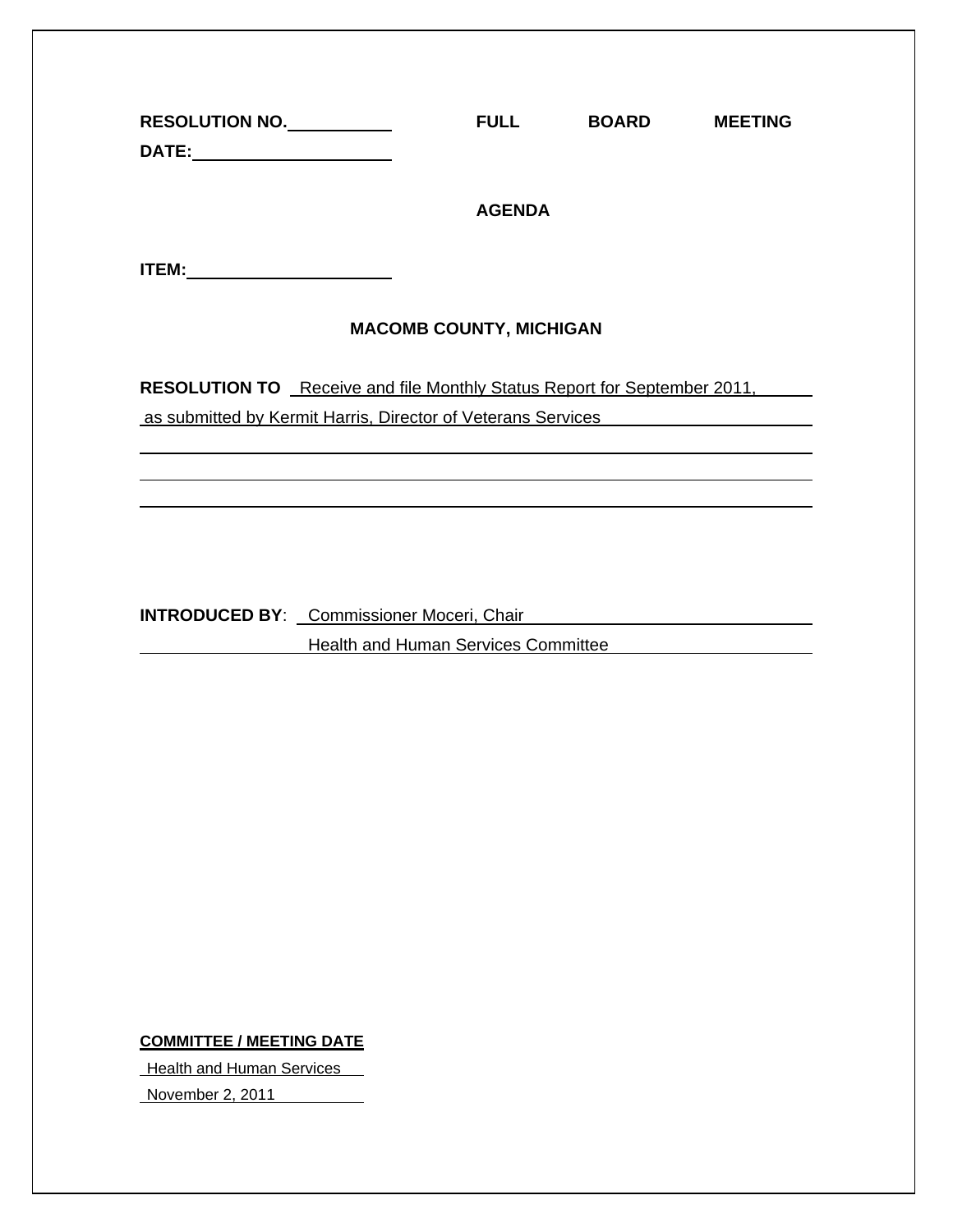#### **HEALTH AND HUMAN SERVICES COMMITTEE Status Report for September 2011**

#### **Veterans Services Commission Members: Pat Daniels, Chairman Fred Warner, Vice Chairman Therese Wrobel, Secretary Natalie McPherson, Member at Large Andy Knapp, Member at Large**

After review by the Veterans Services Commission 30 county burial applications were approved for September. There were no marker reimbursement applications for September.

|    | <b>STATUS REPORT - SEPTEMBER 2011</b>  |             |           | 2011<br>(SEP) | YTD<br>(2011) | 2010<br>(SEP) |
|----|----------------------------------------|-------------|-----------|---------------|---------------|---------------|
| 1. | <b>Personal Contacts with Veterans</b> |             |           | 550           | 5343          | 526           |
|    | WWII                                   | Korea       | Vietnam   |               |               |               |
|    | 110                                    | 71          | 260       |               |               |               |
|    | Persian                                | <u>Iraq</u> | Peacetime |               |               |               |
|    | 53                                     | 28          | 28        |               |               |               |
| 2. | Claims (New/On-Going): Compensation,   |             |           | 267           | 2892          | 252           |
|    | Pension, DIC, Widows Death Pension     |             |           |               |               |               |
| 3. | <b>Federal Burial Allowance</b>        |             |           | 8             | 117           | 13            |
| 4. | <b>County Burial Allowance</b>         |             |           | 30            | 314           | 30            |
| 5. | County Burial - Excess Net Worth       |             |           | 15            | 133           | 16            |
| 6. | <b>Government Markers</b>              |             |           | 0             | 32            | 3             |
| 7. | <b>Flag Display Cases</b>              |             |           | 40            | 397           | 44            |
| 8. | Financial Assistance (MVTF)            |             |           | 13            | 145           | 15            |
| 9. | Veterans Relief Fund (VRF)             |             |           | 19            | 178           | 16            |

#### **AMOUNT OF DOLLARS BROUGHT IN MACOMB COUNTY FROM VA FOR THE MONTH OF SEPTEMBER 2011**

| \$986,785                | \$77.530                 |
|--------------------------|--------------------------|
| Payment of Retro         | <b>Recurring Monthly</b> |
| Total Amount of One Time | Total Amount of          |

Kermit E. Harris, Lt Col USAF (ret) Director, Veterans Services

KEH/tlb